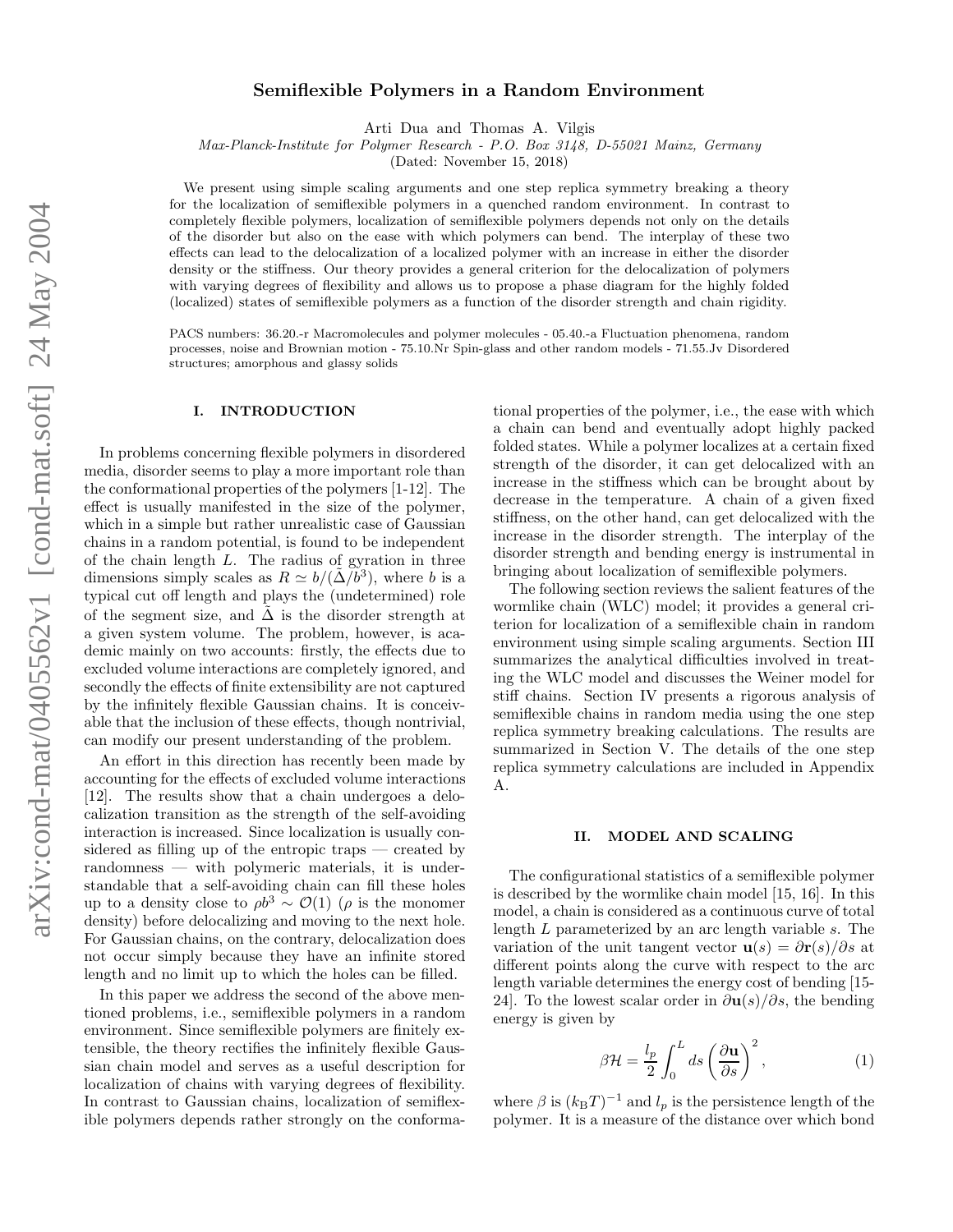vectors are correlated, and hence determines the effective stiffness of the chain. In general, the correlation between the unit tangent vectors at two different points along the chain backbone decays exponentially, and is given by

$$
\langle \mathbf{u}(s) \cdot \mathbf{u}(s') \rangle = \exp(-|s - s'|/l_p). \tag{2}
$$

The persistence length is related to the bending energy  $\epsilon$  by  $l_p = \beta \epsilon$ . If such a chain interacts with N randomly distributed obstacles, the Hamiltonian is of the form

$$
\beta \mathcal{H} = \frac{l_p}{2} \int_0^L ds \left(\frac{\partial \mathbf{u}}{\partial s}\right)^2 + \sum_{i=1}^N \int_0^L ds W[\mathbf{r}(s) - \mathbf{r}_i], \quad (3)
$$

where  $r(s)$  is the position vector of a segment at distance s from one end of the chain; and  $r_i$  is the position vector of the ith obstacle. W is the potential that describes the interaction between the polymer and the obstacles, the form of which is yet to be specified. If the obstacle density  $\rho(\mathbf{r})$  is defined by

$$
\rho(\mathbf{r}) = \sum_{i=1}^{N} \delta(\mathbf{r} - \mathbf{r}_i),
$$
\n(4)

the potential can simply be written as

$$
\sum_{i=1}^{N} W[\mathbf{r}(s) - \mathbf{r}_i] = \int d\mathbf{r} W[\mathbf{r}(s) - \mathbf{r}] \rho(\mathbf{r}). \tag{5}
$$

At the simplest level of description, the obstacle density can be assumed to have a Gaussian distribution [2, 3]:

$$
P[\rho(\mathbf{r})] = \exp\left(-\frac{1}{2}\int d\mathbf{r}\frac{(\rho(\mathbf{r}) - \rho_0)^2}{\rho_0}\right),\qquad(6)
$$

where  $\rho_0$  is the mean obstacle density given by

$$
\rho_0 = \frac{1}{V} \int d\mathbf{r} \rho(\mathbf{r}).\tag{7}
$$

To describe the effect of the disorder, one needs to perform an average over the obstacle density. Since the average is quenched, the estimation of the free energy relies on a difficult task of computing the average of the logarithm of the partition function  $Z$ . The problem is usually circumvented by introducing n independent replicas of the initial system such that

$$
\ln Z = \lim_{n \to 0} (Z^n - 1)/n. \tag{8}
$$

The replicated partition function can easily be averaged over the Gaussian random potential given by Eq. (6) to yield

$$
\langle Z^n \rangle = \int_{\mathbf{r}(0)=0}^{\mathbf{r}(L)=R} \mathcal{D}[\mathbf{r}(s)] \exp[-\beta \mathcal{H}_n],\tag{9}
$$

where the effective Hamiltonian is given by

$$
\beta \mathcal{H}_n = \frac{l_p}{2} \sum_{\alpha=1}^n \int_0^L ds \left( \frac{\partial \mathbf{u}_\alpha(\mathbf{s})}{\partial s} \right)^2
$$

$$
- \frac{\rho_0}{2} \sum_{\alpha,\beta=1}^n \int_0^L ds \int_0^L ds' U[\mathbf{r}_\alpha(s) - \mathbf{r}_\beta(s')] (10)
$$

where

$$
U[\mathbf{r}_{\alpha}(s) - \mathbf{r}_{\beta}(s')] = \int d\mathbf{r} W[\mathbf{r}_{\alpha}(s) - \mathbf{r}] W[\mathbf{r}_{\beta}(s') - \mathbf{r}] \tag{11}
$$

If the interaction between the polymer and the obstacles is assumed to be short ranged, i.e.,  $W[\mathbf{r}] \propto \delta(\mathbf{r})$ , then the potential can be expressed in terms of the natural scales, i.e.,  $U(\mathbf{r}) \equiv gl_p^4 \delta(\mathbf{r})$ . In writing the last expression for  $U(\mathbf{r})$ , we have introduced a dimensionless coupling constant g, which in general contains microscopic details. The natural (short) lengthscale defined in the problem is the persistence length  $l_p$  itself. Therefore, we can express the scaling of the potential in terms of the persistence length; this makes the second term of Eq. (10) dimensionless, as should be the case [2]. Having substituted this form of the potential, the effective Hamiltonian is given by

$$
\beta \mathcal{H}_n = \frac{l_p}{2} \sum_{\alpha=1}^n \int_0^L ds \left( \frac{\partial \mathbf{u}_{\alpha}(\mathbf{s})}{\partial s} \right)^2
$$

$$
- \frac{\Delta}{2} \sum_{\alpha,\beta=1}^n \int_0^L ds \int_0^L ds' \delta[\mathbf{r}_{\alpha}(s) - \mathbf{r}_{\beta}(s')], (12)
$$

where  $\Delta = gl_p^4 \rho_0$  and has the dimensions of length. Formally the second term in the above expression can be interpreted as a random potential which acts along the contour of the chain; it is a starting point of many studies on polymers in a disordered environment (see e.g. [13]). In the present study, the use of an array of obstacles instead of a random potential introduces a natural length scale in terms of the mean distance between the obstacles,  $l_{obs} \simeq 1/\rho_0^{1/3}$ . It turns out to be useful since this length scale can directly be compared with the persistence length in various physical situations.

Let us proceed by providing a rough estimate of the different energies involved using simple scaling arguments. This can be done by dimensional analysis of the above Hamiltonian. In the case of annealed average there is no coupling between various replicas, that is  $\alpha = \beta$ , and the replica trick is not necessary. The free energy in three dimensions scales as

$$
\beta \langle \mathcal{F} \rangle \simeq \frac{l_p L}{R^2} - \Delta \frac{L^2}{R^3}.
$$
\n(13)

The first term accounts for the bending energy penalty (per  $k_BT$ ) for a chain of length L. It is typically defined as the ratio of the bending force constant  $\beta \epsilon (= l_n)$  to the radius of curvature  $R$ . Note that the first term in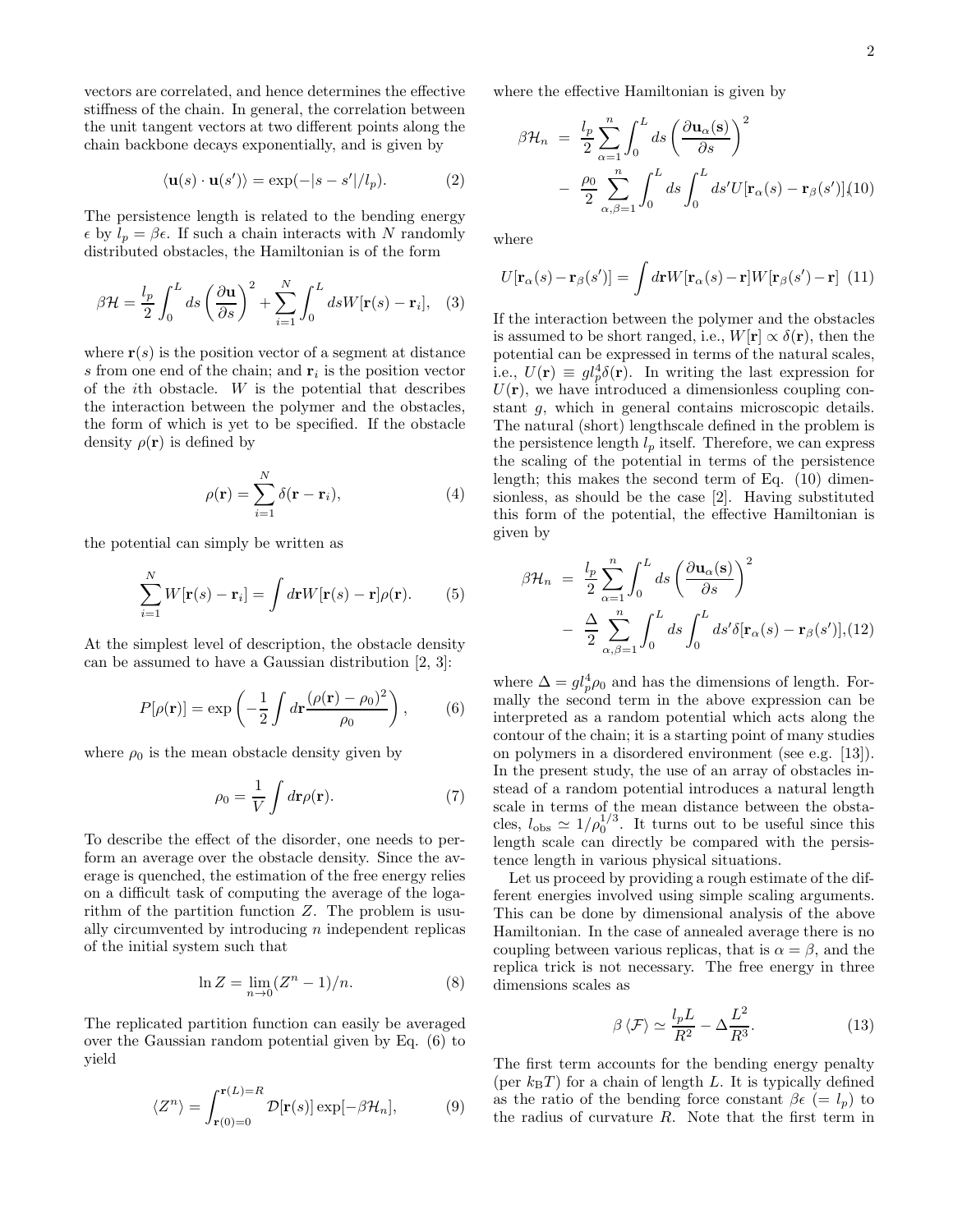Eq. (12) corresponds to the bending energy per thermal energy of a semiflexible chain. The derivative of the tangent vector  $\mathbf{u}(\mathbf{s})$  is nothing but the local curvature. The second term corresponds to excluded volume type interactions between the chain segments, which by virtue of the disorder average, are effectively attractive. In the annealed case the problem is similar to a semiflexible chain with attractive interactions.

In the case of quenched disorder, on the other hand, there is a coupling between various replicas and the free energy scales as

$$
\beta \langle \mathcal{F} \rangle \simeq \frac{l_p L}{R^2} - \tilde{\Delta}^{1/2} \frac{L}{R^{3/2}},\tag{14}
$$

where the second term in Eq. (14) describes a typical energy barrier of the quenched random potential; it is usually estimated as the root of the variance using simple dimensional analysis [7, 13]. It is to be noted that  $\tilde{\Delta} = \Delta |\ln V|$ , where V is the volume of system. The issue of finite system volume is important for the case of quenched disorder since in an infinite random medium quenched and annealed disorders lead to the same results [4, 11]. In what follows it is assumed that the system volume is much larger than the polymer dimensions  $R^3$ . The minimum of quenched free energy estimate yields the following result for the size of the chain,

$$
R_{\rm loc} \simeq l_p \left(\frac{l_p}{\tilde{\Delta}}\right),\tag{15}
$$

which, as in the limit of totally flexible chains, does not depend on the chain length itself but is completely determined by the disorder and the persistence length. Although the size turns out to be similar to that of a Gaussian chain, its dependence on  $l_p$  instead of b suggests a natural condition on the dimensionless ratio  $l_p/\Delta$ . That this indeed is the case can be seen from the following arguments: when the chain is reasonably stiff  $l_p \approx L$  and  $R_{\text{loc}}$  can at most be of the order of L, which immediately implies that  $l_p/L \leq \Delta/l_p$ ; in the limit of sufficiently flexible chains, it is expected that  $R_{\text{loc}} \leq R_{\text{gauss}} (\approx \sqrt{L l_p}),$ which implies  $(l_p/L)^{1/2} \leq \tilde{\Delta}/l_p$ .

In addition to the upper cut-off on the size  $R_{\text{loc}}$ , there is a lower cut-off, which is important for a flexible chain and suggests that  $R_{\text{loc}}$  can not be less than the persistence length  $l_p$ .  $R_{\text{loc}} \geq l_p$  therefore implies  $\Delta/l_p \leq 1$ . For a flexible chain, i.e.,  $L/l_p > 1$ , the latter constraint together with the constraint  $l_p/L \leq \Delta/l_p$  can be summarized as

$$
\left(\frac{l_p}{L}\right)^{1/2} \le \frac{\tilde{\Delta}}{l_p} \le 1.
$$
\n(16)

The second inequality implies that  $l_p < (g\rho_0)^{-1/3}$ , which suggests that as the chain become stiffer it localizes at progressively lower density of the disorder  $\rho_0$ . In other words, since  $l_{obs} \approx \rho_0^{-1/3}$  the chain is localized as long as its persistence length  $l_p$  is less than the mean separation

between the obstacles  $l_{\text{obs}}$ . It is to be noted that the size of the chain has a simple interpretation in terms of the obstacle density. This can be seen by substituting  $\Delta \propto l_p^4 \rho_0$  into Eq. (15) to produce  $R_{\text{loc}} \propto l_p (l_{\text{obs}}/l_p)^3$ . Then the criterion for localization, as discussed above, is simply given by the comparison between the persistence length and the mean distance between the obstacles.

As discussed in the Introduction, a Gaussian chain undergoes a continuous decrease in its size with an increase in the obstacle density since the chain can be packed without limit into the cavities formed by the obstacles. In the presence of excluded volume interactions, however, a Gaussian chain can fill this cavity only up to a point before delocalizing and moving on to the next cavity; at high obstacle density the chain eventually localizes by forming pearl necklaces (as discussed in Ref. [12]). The present theory shows that a semiflexible chain without excluded volume interactions can delocalize when the obstacle density and persistence length are related by Eq. (16). This is in marked constrast to the infinitely flexible Gaussian chain which can delocalize only when aided by the excluded volume interaction. In what follows we shall study the localization-delocalization transition of a semiflexible chain in the absence of excluded volume interactions, paying special attention to the flexible limit  $(L/l_p > 1)$ . We will show that even in the flexible limit, new physics arises because the persistence length defines a lower cut-off length scale which is absent in the Gaussian chain. We will also compare our results in this limit to earlier results for the Gaussian chain.

Eq. (16) provides a general criterion for the delocalization of a polymer with varying degree of flexibility. The next section addresses some of the difficulties involved in treating the wormlike chain model and presents a simplified model to treat semiflexibility.

## III. GAUSSIAN STIFF CHAINS

The wormlike chain model, though a proper description of semiflexible polymers, suffers from its analytical intractability in a large number of applications due to the constraint of finite extensibility, i.e.,  $|\mathbf{u}(s)|^2$  =  $1, \forall s \in [0, L]$ . In many of the practical problems, therefore, it is customary to relax the local constraint of unit tangent vector with the global constraint  $\langle |{\bf u}(s)|^2 \rangle = 1$ [17-24], producing a rather simple model in which the chain Hamiltonian has a connectivity term along with the bending energy term:

$$
\beta \mathcal{H}_0 = \frac{\eta}{2} \int_0^L ds \mathbf{u}(s)^2 + \frac{\epsilon}{2} \int_0^L ds \left(\frac{\partial \mathbf{u}(s)}{\partial s}\right)^2 \tag{17}
$$

The mean square end-to-end distance obtained using the above Hamiltonian is identical with that of the wormlike chain model when  $\eta = 3/2l_p$  and  $\epsilon = 3l_p/2$  [17-24]. The correlation between the unit tangent vectors, when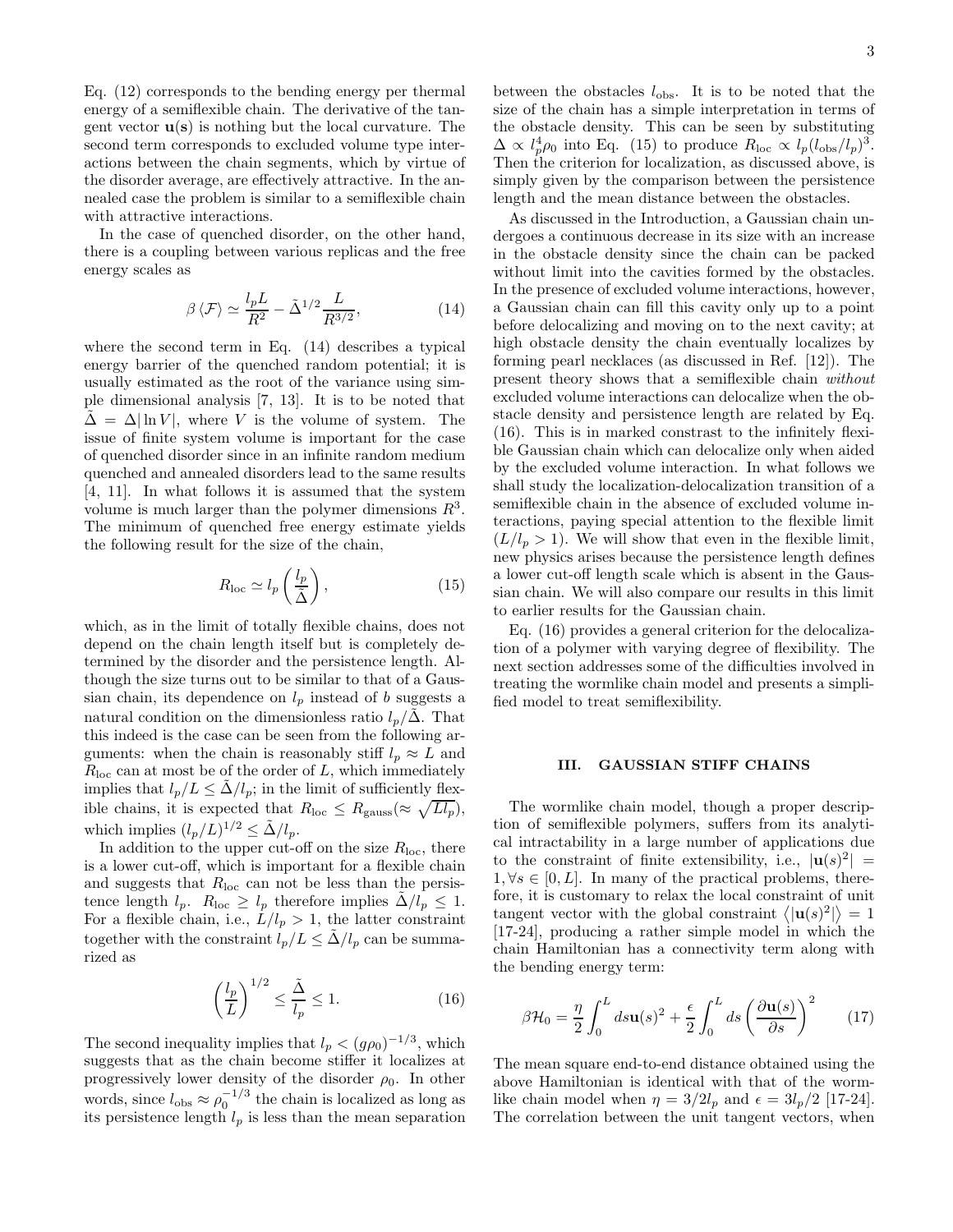calculated from the above Hamiltonian, is of the form

$$
\langle \mathbf{u}(s) \cdot \mathbf{u}(s') \rangle = \exp(-|s - s'|/l_0), \quad (18)
$$

where  $l_0 = 2l_p/3$ . The comparison of the above Equation with Eq.  $(2)$  suggests that the persistence length for this approximate model for stiff chains is smaller by a factor of  $2/3$  [20, 21, 24]. This is not a serious concern in the context of the present problem since the Gaussian model contains the essence of semiflexiblity, i.e., finite extensibility, while remaining analytically tractable. Moreover, the difference between  $l_p$  and  $l_0$  becomes less important in higher dimensions [21].

As before, we begin by writing down the free energy for this simplified model using dimensional analysis or Flory-Imry-Ma arguments which includes the Wiener stretching term:

$$
\beta \mathcal{F} \simeq \frac{R^2}{l_p L} + \frac{l_p L}{R^2} - \left(\frac{\tilde{\Delta}}{R^3}\right)^{1/2} L. \tag{19}
$$

As expected, when the first term is ignored, and the free energy is minimized with respect to R, one obtains  $R_{\text{loc}} =$  $l_p^2/\tilde{\Delta}$ . However, the Wiener-term allows for more entropy, and it is natural to ask for perturbation around  $R_{\text{loc}}$ . We look for solutions of the form

$$
R = R_{\rm loc}(1+\delta),\tag{20}
$$

where  $\delta$  is a small correction. When Eq. (16) is minimized with respect to  $R$ , and Eq. (20) is substituted in the resulting expression,  $\delta$  turns out to be of the form

$$
\delta \propto \frac{1}{1 + (L/l_p)^2 (\tilde{\Delta}/l_p)^4}.
$$
\n(21)

In the flexible limit of  $l_p < L$ , Eq. (16) suggests  $\Delta/l_p < 1$ and Eq. (20) reduces to

$$
R \approx R_{\rm loc} \left( 1 - \left( \frac{\tilde{\Delta}}{l_p} \right)^4 \right). \tag{22}
$$

Although these scaling arguments appear to be reasonable and in accord with the physical intuition, the appropriate conditions and justifications remain to be recovered from a more rigorous analysis. The next section presents a systematic approach to this problem using Feynman variational method in replica space. Since for delocalized phases the replica symmetry breaking is no longer essential, the idea is to see if criteria for localization and delocalization can be derived from standard replica techniques using one step replica symmetry breaking.

## IV. VARIATIONAL METHOD IN REPLICA SPACE

A semiflexible polymer in presence of the randomly distributed obstacles confined in a harmonic potential is of the form

$$
\beta \mathcal{H} = \frac{\eta}{2} \int_0^L ds \left( \frac{\partial \mathbf{r}(s)}{\partial s} \right)^2 + \frac{\epsilon}{2} \int_0^L ds \left( \frac{\partial^2 \mathbf{r}(s)}{\partial s^2} \right)^2
$$

$$
+ \sum_{i=1}^N \int_0^L ds W[\mathbf{r}(s) - \mathbf{r}_i] + \frac{\mu}{2} \int_0^L ds \mathbf{r}(s)^2, \quad (23)
$$

where  $\mu$  is the strength of the harmonic potential and defines the system size; the importance of this term will be discussed shortly.

Following the same steps as used to obtain Eq. (12), the quench average over the obstacle density produces the following effective Hamiltonian:

$$
\beta \mathcal{H}_n = \frac{\eta}{2} \sum_{a=1}^n \int_0^L ds \left( \frac{\partial \mathbf{r}_a(s)}{\partial s} \right)^2
$$
  
+ 
$$
\frac{\epsilon}{2} \sum_{a=1}^n \int_0^L ds \left( \frac{\partial^2 \mathbf{r}_a(s)}{\partial s^2} \right)^2 + \frac{\mu}{2} \sum_{a=1}^n \int_0^L ds \mathbf{r}_a(s)^2
$$
  
- 
$$
\frac{\Delta}{2} \sum_{a,b=1}^n \int_0^L ds \int_0^L ds' \delta[\mathbf{r}_a(s) - \mathbf{r}_b(s')].
$$
 (24)

It is to be noted that carrying out an average over the disorder density produces an effective attractive interaction of strength ∆ between different replicas. To estimate the average free energy we employ the Feynman variational method in replica space [2, 25], which is of the form

$$
n \langle F \rangle = \langle H_n - h_n \rangle_{h_n} - \frac{1}{\beta} \int \Pi_{a=1}^n \mathcal{D}[\mathbf{r}_a(s)] e^{-\beta h_n}, \quad (25)
$$

where  $h_n$  is the Gaussian trial Hamiltonian with variational function  $\sigma(s-s')$  characterizing the strength of the harmonic potential:

$$
\beta h_n = \frac{\eta}{2} \sum_{a=1}^n \int_0^L ds \left( \frac{\partial \mathbf{r}_a(s)}{\partial s} \right)^2
$$
  
+ 
$$
\frac{\epsilon}{2} \sum_{a=1}^n \int_0^L ds \left( \frac{\partial^2 \mathbf{r}_a(s)}{\partial s^2} \right)^2 + \sum_{a=1}^n \frac{\mu}{2} \int_0^L ds \mathbf{r}_a(s)^2
$$
  
- 
$$
\sum_{a,b=1}^n \int_0^L ds \int_0^L ds' \sigma_{ab}(s-s') \mathbf{r}_a(s) \cdot \mathbf{r}_b(s). (26)
$$

Defining the matrix of correlations by

$$
\langle \mathbf{r}_a(s) \cdot \mathbf{r}_b(s') \rangle = \frac{3}{L} \sum_q e^{-iq(s-s')} G_{ab}(q), \tag{27}
$$

and substituting into Eqs.  $(24)$ ,  $(25)$  and  $(26)$ , the free energy simplifies to

$$
\frac{\beta \langle \mathcal{F} \rangle}{L} = const + \frac{3}{2nL} \sum_{a=1}^{n} \sum_{q} (\epsilon q^4 + \eta q^2 + \mu) G_{aa}(q)
$$

$$
-\frac{3}{2nL} \sum_{q} Tr \ln[G(q)]
$$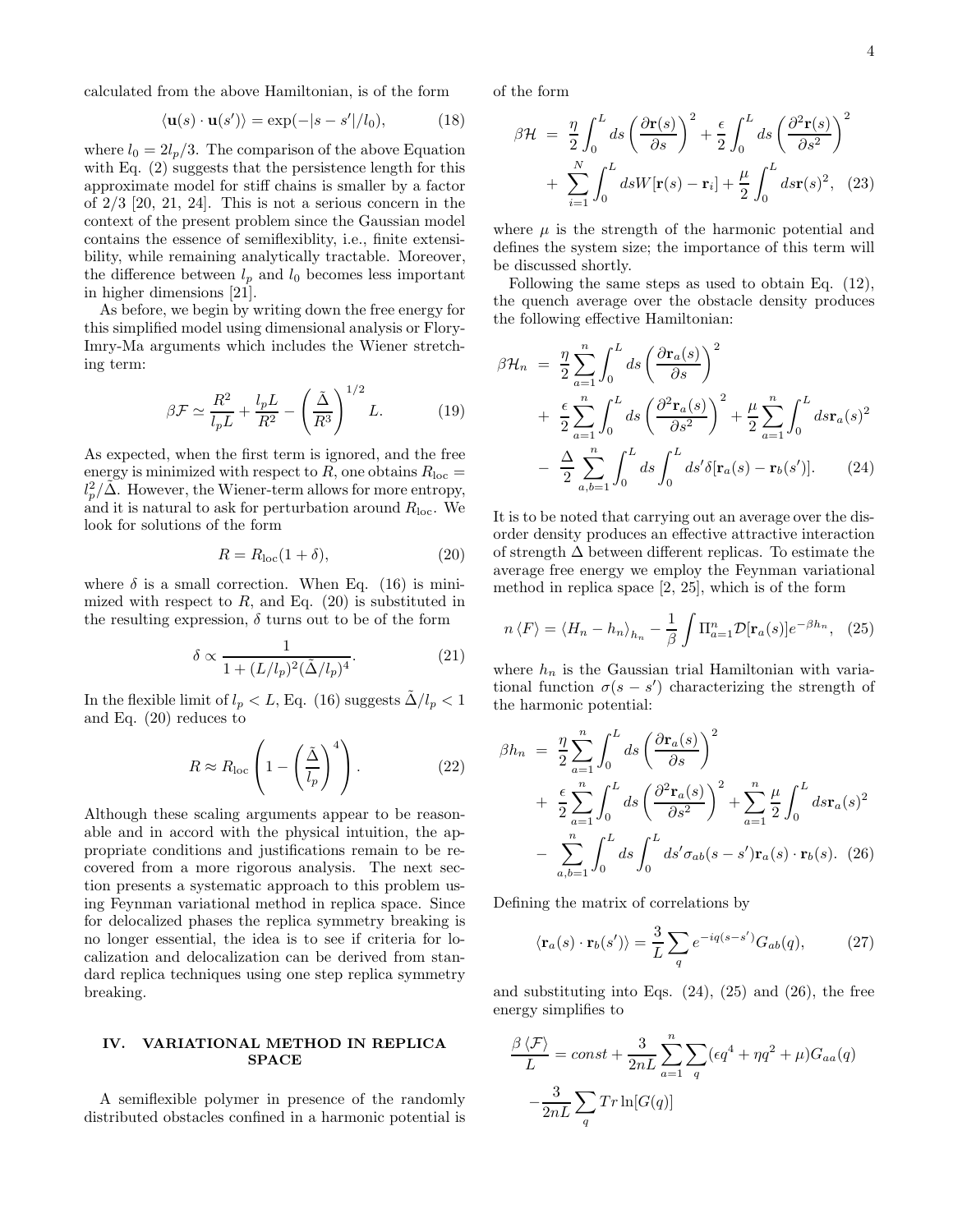$$
-\frac{\Delta}{2n} \sum_{a,b=1}^{n} \int_{0}^{L} dx \int \frac{d\mathbf{k}}{(2\pi)^{3}} e^{-\frac{\mathbf{k}^{2}}{L} \sum_{q} G_{aa}(q)(1-e^{-iqx})}
$$

$$
-\frac{\Delta}{2n} \sum_{a \neq b}^{n} \int_{0}^{L} dx \int \frac{d\mathbf{k}}{(2\pi)^{3}}
$$

$$
\times e^{-\frac{\mathbf{k}^{2}}{2L} \sum_{q} (G_{aa}(q) + G_{bb}(q) - 2G_{ab}e^{-iqx})}, (28)
$$

where delta function of Eq. (24) has been exponentiated and averaged over the Gaussian random potential to produce the last two terms in the above equation.  $G_{ab}(q)$  is the propagator with respect to the trial Hamiltonian  $h_n$ :

$$
G_{ab}(q) = [(\epsilon q^4 + \eta q^2 + \mu)\delta_{ab} - \sigma_{ab}(q)]^{-1}.
$$
 (29)

 $\sigma_{ab}(q)$ , in general, is an  $n \times n$  matrix, which in the case of replica symmetric solution can be represented by a simple variational ansatz:

$$
\sigma_{ab}(q) = -\delta_{ab} [\sigma'_d \delta_{q,0} + \sigma_d (1 - \delta_{q,0})] + \sigma (1 - \delta_{ab}) \delta_{q,0}, \quad (30)
$$

where the diagonal variational parameters  $\sigma_d$ ''s representing the  $q = 0$  modes have been separated from all other modes (represented by  $\sigma_d$ 's) to avoid working with infinite number of variational parameters. The offdiagonal terms have been considered to depend only on the  $q = 0$  mode, as is conventionally done [11]. Translational invariance of the variational function requires  $\sum_b \sigma_{ab}(q=0) = 0$ , resulting in a condition  $\sigma_{a'} + \sigma = 0$ that leaves only two of the variational parameters independent.

It has been argued by Cates and Ball that in the thermodynamic limit of infinite system size the annealed and quenched average should be the same, and an infinite Gaussian chain should always be collapsed [4]. That this indeed is the case has been shown by Goldshmidt, where the  $\mu \rightarrow 0$  limit corresponds to an infinite system size, and the replica symmetric solution for a quenched random potential recovers the results of the annealed disorder. On the contrary, when  $\mu$  is taken to be finite, the replica symmetric solution is found to be an inadequate description of the problem, especially at high disorder strength where replica symmetry needs to be broken [11]. The importance of weak replica symmetry breaking was recognized by one of us earlier [10], where a special field theoretic description of polymers in strong disorder was used. In general, for problems concerning random potentials with short range correlations, one step replica symmetry breaking has been found to be a sufficient description [25]. In what follows, therefore, we employ one step replica symmetry breaking to estimate the size of a semiflexible polymer in a quenched random distribution of obstacles.

From Eq. (27), the mean square end-to-end distance of a polymer in terms of the propagator  $G(q)$  is given by

$$
\langle \mathbf{R}^2 \rangle = \lim_{n \to 0} \frac{3}{n} \sum_{a,b=1}^n \int \frac{dq}{2\pi} (G_{aa}(q) + G_{bb}(q) - 2G_{ab}(q)e^{-iqL}),
$$
\n(31)

where in the limit of large  $L$  the summation over  $q$  has been replaced by an integral. Eqs. (29) and (30) when substituted into the above equation followed by integration over  $q$  produces

$$
\langle \mathbf{R}^2 \rangle = \frac{3}{(\eta + 2\sigma_d^{1/2} \epsilon^{1/2})^{1/2} \sigma_d^{1/2}} (1 - \frac{1}{\alpha_+^{1/2} - \alpha_-^{1/2}} (\alpha_+^{1/2} e^{-\alpha_-^{1/2} \eta^{1/2} L/\epsilon^{1/2}} - \alpha_-^{1/2} e^{-\alpha_+^{1/2} \eta^{1/2} L/\epsilon^{1/2}}) \Big), \quad (32)
$$

where  $\alpha_{\pm} = [1 \pm (1 - 4\epsilon \sigma_d/\eta^2)^{1/2}]/2$  and  $\sigma_d$  is the variational parameter to be determined by minimizing the variational free energy within one step replica breaking scheme [11, 25].

In replica symmetry breaking scheme, the  $n \times n$  matrix  $G(q)$  in the limit of  $n \to 0$  is parameterized by a function  $g(q, u)$ , where u is a continuous variable that is defined in the interval [0, 1]. The diagonal elements, on the other hand, are parameterized by  $\tilde{g}(q)$  such that

$$
\lim_{n \to 0} \sum_{a,b=1}^{n} G_{ab}(q) = \tilde{g}(q) - \langle g(q) \rangle, \qquad (33)
$$

where  $\langle g(q) \rangle = \int_0^1 du g(q, u)$ .

The idea is to compute the inverse of a hierarchical matrix  $H(q) = [(\epsilon q^4 + \eta q^2 + \mu)\delta_{ab} - \sigma_{ab}(q)]$  such that  $G(q) = H(q)^{-1}$ . The matrix  $H(q)$ , in the limit of  $n \to 0$ , is similarly parameterized by the diagonal element  $\hat{h}(q)$ and off-diagonal element  $h(q, u)$  given by

$$
h(q, u) = \epsilon q^4 + \eta q^2 + \sigma_d' \, \delta_{q,0} + (1 - \delta_{q,0}) \sigma_d - \sigma(q, u), \tag{34}
$$

In one step replica symmetry breaking, the symmetry is broken at a point  $u_c$ , and the function is defined by

$$
\sigma(q, u) = \sigma_0 \, \delta_{q,0}; \quad u < u_c,
$$
\n
$$
= \sigma_1 \, \delta_{q,0}; \quad u > u_c.
$$
\n
$$
(35)
$$

Translational invariance of the variational function in the limit of  $n \to 0$  for the case of one step replica symmetry breaking requires  $\sigma_d' + u_c \sigma_0 + (1 - u_c) \sigma_1 = 0$ . The variational free energy, as given by Eq. (28), in the limit of  $n \to 0$  is therefore of the form:

$$
\frac{\beta \langle \mathcal{F} \rangle}{L} = const + \frac{3}{2} \int \frac{dq}{2\pi} (\epsilon q^4 + \eta q^2 + \mu) \tilde{g}(q)
$$
  
+ 
$$
\lim_{n \to 0} \frac{3}{2n} \int \frac{dq}{2\pi} Tr \ln[H(q)]
$$
  
- 
$$
\frac{\Delta}{2} \int_0^L dx \int \frac{d\mathbf{k}}{(2\pi)^3} e^{-\mathbf{k}^2 \int \frac{dq}{2\pi} \tilde{g}(q)(1 - e^{-iqx})}
$$
  
- 
$$
\frac{\Delta}{2} \int_0^1 du \int_0^L dx \int \frac{d\mathbf{k}}{(2\pi)^3} e^{-\mathbf{k}^2 \int \frac{dq}{2\pi} (\tilde{g}(q) - g(q, u) e^{-iqx})}.
$$
(36)

The details of the replica symmetry breaking (RSB) method are described in the paper by Mézard and Parisi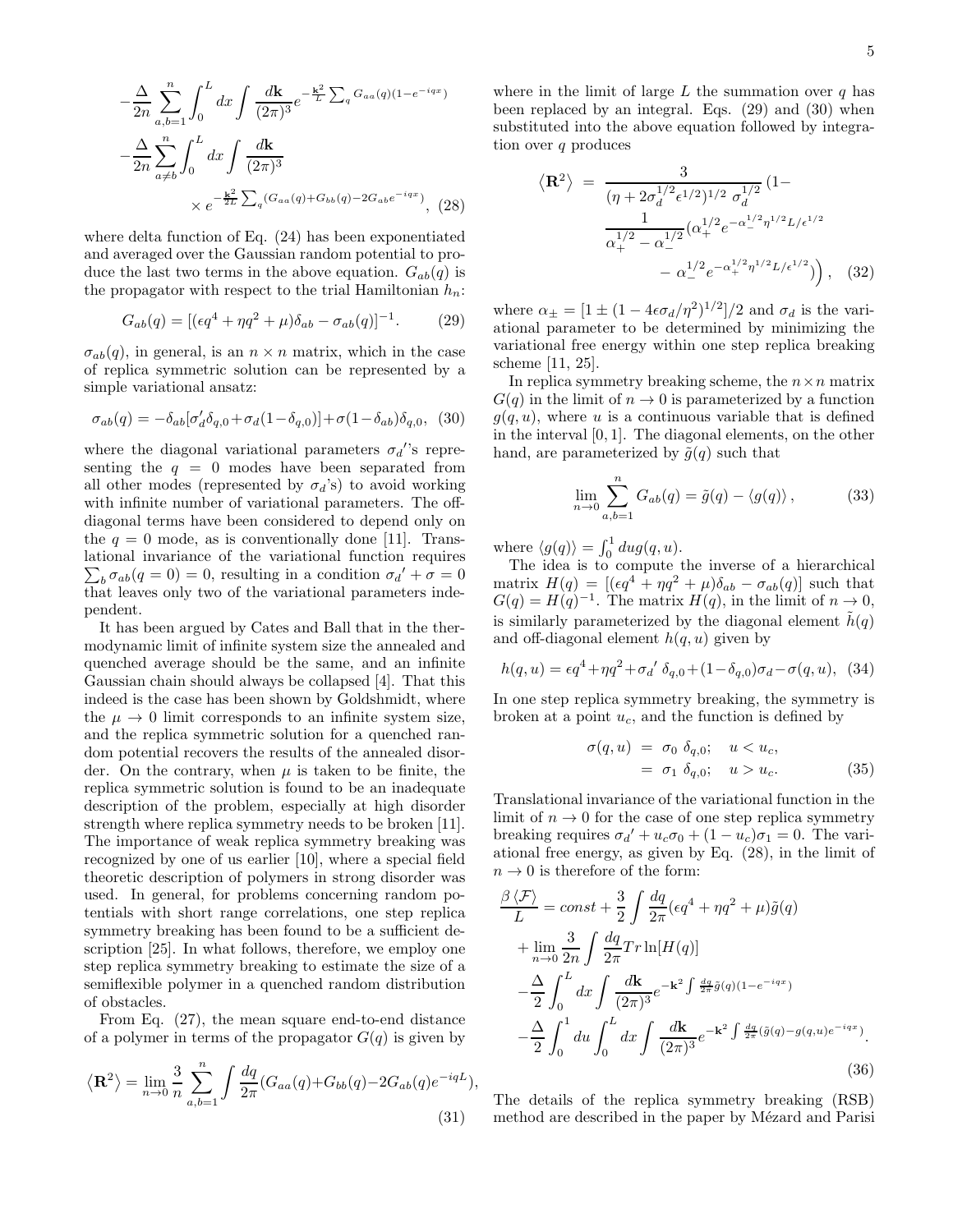[25], the appendix of which provides the explicit expressions for some of the terms introduced in the above equation. One step replica symmetry breaking steps relevant to the present problem are furnished in Appendix A. The free energy as given by Eq.  $(A14)$ , in the limit of large L and  $\mu \to 0$ , is dominated by

$$
\frac{\beta \langle \mathcal{F} \rangle}{L} = const - \frac{3\sigma_d g_0}{4} + \frac{3}{2g_0 \epsilon^{1/2} \sigma_d^{1/2}} - \tilde{\Delta}^{1/2} g_0^{-3/4}, \tag{37}
$$

where  $g_0 = (\eta + 2\sigma_d^{1/2})$  $\tilde{A}^{1/2} \epsilon^{1/2}$ )<sup>-1/2</sup> $\sigma_d$ <sup>-1/2</sup> and  $\tilde{\Delta}$  =  $3\Delta |\ln \mu|/(2\pi)^{3/2}$ . The minimization of the free energy with respect to  $\sigma_d$  produces the following algebraic equation:

$$
\tilde{\Delta}^4(\eta + 2\sigma_d^{1/2} \epsilon^{1/2})^7 - \sigma_d = 0.
$$
 (38)

That Eq. (32) is a valid description in both stiff and flexible limit can be seen as follows: In the absence of disorder (corresponding to  $\sigma_d \to 0$ ), when  $L\eta^{1/2}/\epsilon^{1/2} \gg$ 1,  $\langle \mathbf{R}^2 \rangle \approx 3L/\eta (\equiv 2Ll_p)$  (the flexible limit); when  $\eta^{1/2}L/\epsilon^{1/2} \ll 1, \langle \mathbf{R}^2 \rangle \approx L^2$  (the rod limit).

# V. RESULTS AND DISCUSSION

#### A. Localization-Delocalization Transition

When  $\eta = 3/2l_p$  and  $\epsilon = 3l_p/2$  are substituted into Eq. (38), it can be rewritten in the following dimensionless form:

$$
\Delta_0^4 (1 + 3\sigma_0^{1/2})^7 - \sigma_0 = 0, \tag{39}
$$

where  $\Delta_0 = \tilde{\Delta}/l_0$ ,  $\sigma_0 = \sigma_d l_0^3$  and  $l_0 = 2l_p/3$ .

The range of applicability of one-step RSB solution can qualitatively be seen from the behavior of  $u_c$ , which is defined in the interval  $[0, 1]$ . The form of  $u_c$ , as given by Eq. (A11), suggests that  $|\ln \mu| \le L\tilde{\Delta}^{1/2}/g_0^{3/4}$ , where  $g_0 \equiv l_0^2(1 + 3\sigma_0)^{-1/2}\sigma_0^{-1/2}$ . Since  $|\ln \mu| \simeq |\ln V|$ , the above inequality implies that a chain localizes when the binding energy is greater than the translational energy. It is to be noted that this inequality arises as a natural condition on the validity of replica symmetry breaking solution. In the flexible limit of  $L/l_0 > 1$  and  $l_0 \rightarrow 0$ , Eq. (39) suggests that  $\sigma_0 \approx (\tilde{\Delta}/l_0)^4$ , and the above inequality yields  $(l_0/L)^{1/2} |\ln \mu|^{1/2} \leq \tilde{\Delta}/l_0$ , the form of which is same as suggested using simple scaling arguments after Eq. (15).

Eq. (39) can be solved numerically for  $\sigma_0$  as a function of  $\Delta_0$ . The results are summarized in Fig. (1); the delocalized region corresponds to the case where one-step RSB does not provide physically meaningful solutions to the dimensionless variational parameter  $\sigma_0$ . As is evident from Fig. (1), the chain is localized as long as the condition  $\Delta/l_0 \leq 1$  is satisfied. The latter condition introduces an upper cut-off on the dimensionless ratio  $\Delta/l_0$ ; it suggests that in the flexible limit  $(0 < l_p/L < 1)$ , for a given



FIG. 1: Numerical solution of Eq. (39) representing localization - delocalization transition as the dimensionless variational parameter  $\sigma_0$  and dimensionless disorder strength  $\Delta_0 = \Delta / l_0$  are varied.

persistence length, there exist a critical disorder strength  $\tilde{\Delta}_c$  (<  $l_0$ ) above which the chain delocalizes.

The Gaussian approximation for semiflexible chains forbids us to consider rigorously the localization of a rigid rod [17-21]. In what follows, we restrict ourselves to the limit of intermediate stiffness  $0 < l_p/L < 1$ . The real stiff limit of  $L/l_p < 1$  requires a separate treatment.

# B. The size of a semiflexible polymer in disorder

In the flexible limit of  $l_0 \rightarrow 0$ , Eq. (39) can be solved to quadratic order in  $\sigma_0$ . The resulting expression is given by

$$
\sigma_0^{1/2} = \frac{\Delta_0^4 [1 + (1 + 12(1 - \Delta_0^4)/7\Delta_0^4)^{1/2}]}{2(1 - \Delta_0^4)}.
$$
 (40)

When  $\eta = 3/2l_p$  and  $\epsilon = 3l_p/2$  are substituted into Eq. (31), the resulting expression can be written in the following form:

$$
\langle \mathbf{R}^2 \rangle = \frac{3l_0^2}{(1 + 3\sigma_0^{1/2})^{1/2} \sigma_0^{1/2}} \left( 1 - \frac{1}{\alpha_+^{1/2} - \alpha_-^{1/2}} \times \frac{( \alpha_+^{1/2} e^{-2\alpha_-^{1/2} L/3l_0} - \alpha_-^{1/2} e^{-2\alpha_+^{1/2} L/3l_0})}{\alpha_-^{1/2} e^{-2\alpha_+^{1/2} L/3l_0}} \right)
$$
(41)

where  $\alpha_{\pm} = [1 \pm (1 - 9\sigma_0)^{1/2}]/2$ . In the flexible limit of  $L/l_0 > 1$ , to leading order in  $l_0$ , the above expression can be simplified to produce the following approximate expression for the mean square end-to-end distance:

$$
\langle \mathbf{R}^2 \rangle = \frac{3l_0^2}{\sigma_0^{1/2}} (1 - \exp(-\sigma_0^{1/2} L/l_0)). \tag{42}
$$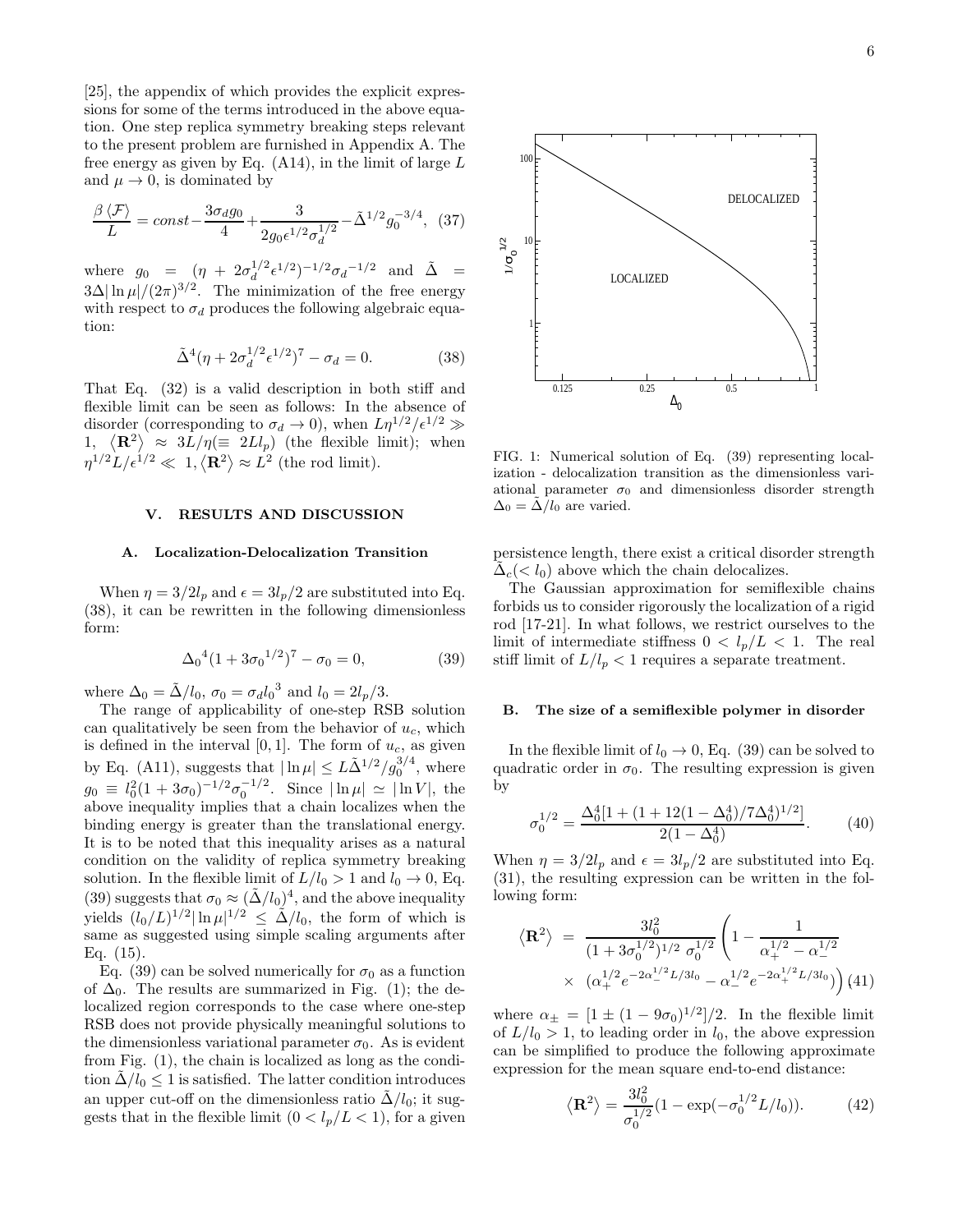

FIG. 2: Log-log plot of the normalized mean square endto-end distance  $\langle \mathbf{R}^2 \rangle /3Ll_p$  vs. the dimensionless disorder strength  $\Delta_0 = \tilde{\Delta}/l_0$ . The curve is the numerical solution of Eqs. (39) and (41) for the ratio  $L/l_0 = 100.0$ .

In the limit of low disorder strength  $\Delta_0 \to 0$ ,  $R \approx l_0^2/\tilde{\Delta}$ , which is same as Eq. (15) obtained using scaling arguments. When the disorder strength reaches its critical value corresponding to  $\Delta_0 \approx 1$ ,  $R \approx l_0^3/\tilde{\Delta}^2$ . The latter suggests that when the average separation between the obstacles is of the order of the persistence length  $(l_{obs} \approx \rho_0^{-1/3} \approx l_0)$ , the disorder can explore the length scale over which bending energy is stored. Since any further increase in the disorder density amounts to high energy penalty for bending, the polymer delocalizes above the critical density. The decrease in the size close to  $\Delta/l_0 \simeq 1$  can therefore be attributed to the dominance of the bending mode at this length scale. The results are summarized quantitatively in Fig. (2), which is a numerical solution of Eqs. (39) and (41) and shows a sharp decrease in the size of the polymer close to the critical disorder strength. These results are in contrast to to the conventional studies on the localization of a Gaussian chain, which is a fractal, and undergoes a monotonous decrease in the size with the increase in the disorder density. In the limit of  $\Delta/l_0 < 1$ , to the first order correction in  $\tilde{\Delta}/l_0$ , the size is given by  $R \approx l_p^2(1 - \tilde{\Delta}^4/l_0^4)/\tilde{\Delta}$ , which is similar to Eq. (22). The one step replica symmetry breaking, therefore, supports the scaling arguments presented in Section III.

It is to be noted that in the above analysis we have used  $l_0$  instead of  $l_p$  as the persistence length. This is because  $l_0 = 2l_p/3$  appears as the natural persistence length for Gaussian stiff chains, an issue that has been discussed in Sec. III. In the rest of our analysis  $l_p$  will be used as the persistence length.

### C. The final state of the polymer

When the polymer is able to find a suitable region among the obstacles, its conformation must contain a rich structure. Though the results of the previous section show a dramatic decrease in the chain size with the increase in the disorder strength, they say nothing about several different folded states a chain can adopt as a function of the chain rigidity  $L/l_p$  and dimensionless disorder strength  $\Delta/l_p$ . In what follows we propose a phase diagram for several possible compact states of the localized polymer by comparing their surface energies.

Since an average over the disorder density produces an effective attractive interaction between chain segments, a chain can find itself in several compact states depending on its stiffness. For a fully flexible chain the compact state is expected to be a globule; a stiffer chain, on the other hand, has a tendency to wind around itself many times to form a toroid [26, 27]. In presence of obstacles, the size of a circular toroid can be obtained by minimizing the free energy of the form

$$
\beta \mathcal{F} = \frac{l_p R_s^2}{R b^2} - \left(\frac{\tilde{\Delta}}{R^3}\right)^{1/2} L,\tag{43}
$$

where b is the monomer size and  $l_p$  is the length over which monomers of size  $b$  are correlated. The first term accounts for the bending energy of a toroid [28];  $R_s$  is the radius of the torus tube, and  $R$  is the radius from the center of the hole to the center of the tube. Minimization of the free energy with respect to R yields  $R \simeq l_p^2/\tilde{\Delta}$ and  $R_s \simeq \tilde{\Delta}^{1/2} L^{1/2} b / l_p$ , where the volume constraint,  $V = 2\pi^2 RR_s^2 = Lb^2$ , has been used. As expected, the minor radius  $R<sub>s</sub>$  grows at the expense of the major radius R with the decrease in the persistence length implying that for a given disorder strength there exist a critical ratio of  $L_{\rm crit}/l_p$  above which the chain prefers to be in a globular state. Comparison of the surface energy penalty of a toroid  $S_t \simeq \gamma RR_s$  with respect to a sphere  $S_g \simeq \gamma R^2$ suggests  $L_{\rm crit}/l_p \simeq (l_p/\tilde{\Delta})^3 (l_p/b)^2$ , where  $\gamma$  is the surface tension. As expected, for high disorder strength,  $\tilde{\Delta}/l_p$ , and,  $L/l_p > L_{\rm crit}/l_p$ , the chain prefers to be in a globular state. In the opposite limit the chain adopts a toroidal state.

When the disorder strength is high, a chain can pack densely only if it chooses a mean direction that a given distribution of obstacles imposes. In other words, a high obstacle density favors anisotropy in structures, and it seems unlikely that under these conditions a polymer can adopt uniformly bent states like globules or toroids. It is physically intuitive, however, that if the polymer is able to localize for moderate persistence lengths, it can do so by producing many hairpins in a small available volume. The hairpins are the abrupt reversals in the direction of the chain from the mean ordering direction and result from the balance between the elastic penalty that favors gradual bends, and orientational field that favors rapid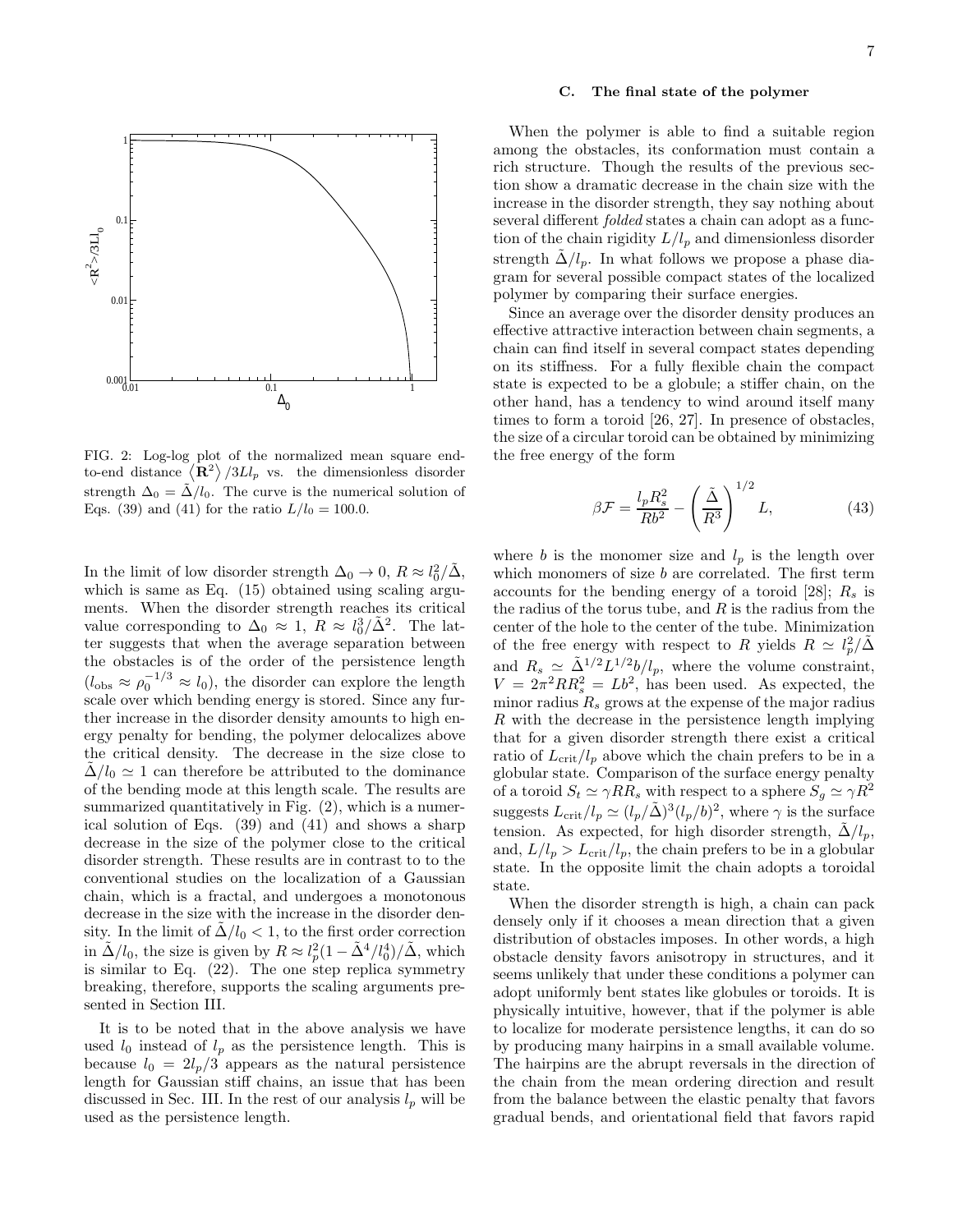

FIG. 3: A schematic phase diagram based on the scaling analysis depicting different folded states of a localized polymer as a function of the dimensionless disorder strength,  $\Delta/l_p$ , and chain rigidity,  $l_p/L$ . The coexistence curves are the regions of comparable surface energies. At large  $l_p/L$  for a given large  $\Delta/l_p$  the chain is delocalized in the static sense since under these conditions (Eq. (16)) the mean separation between the obstacles is less than the persistence length and the chain cannot find an appropriate place in the disordered medium to sufficiently bend; it can do so only at the cost of very high bending energy.

reversal in the alignment of the chain in the preferred direction. The energy costs for forming a hairpin is given by [30, 31]

$$
\beta U_h = \left(u_h l_p\right)^{1/2},\tag{44}
$$

where  $u_h$  is the coupling constant of a (mean-field) Maier-Saupe potential between the aligned chain segments [29]. Since  $u_h$  depends on the microscpic details, a simple dimensional analysis of the above equation shows that  $u_h$ can at most be of the order of  $1/b$ . The free energy for this case is given by

$$
\beta \mathcal{F} = \frac{L}{R} \left( u_h l_p \right)^{1/2} - \left( \frac{\tilde{\Delta}}{R^3} \right)^{1/2} L, \tag{45}
$$

where we have assumed that the number of hairpins  $n_h$ must be resolved in a self-consistent way, i.e.,  $n_h = L/R$ . By minimizing the the free energy with respect to  $R$ , we find for the final state of the localized chain

$$
R \simeq \lambda^2 \left(\frac{\tilde{\Delta}}{l_p^2}\right),\tag{46}
$$

 $\sqrt{l_p/u_h}$ , and is of the order of less than or equal to the where  $\lambda$  represents the length of a bend given by  $\lambda =$ 

persistence length;  $n_{\text{max}} \simeq L/\lambda$  determines the maximum number of hairpins that a chain of a fixed contour length  $L$  can sustain [29, 30]. By comparing the surface energy cost for hairpins,  $S_h \simeq \gamma l_p R$ , with that of toroids one obtains  $L_{\rm crit}/l_p \simeq (\tilde{\Delta}/l_p)^3 (\lambda/b)^2 (\lambda/l_p)^2$ . In writing the surface energy cost for a hairpin, we have accounted for the fact that the average length of the chain in directions parallel to the mean ordering direction scales as  $l_p$ . It turns out then that for high disorder strength and  $L/l_p > L_{\rm crit}/l_p$  a chain prefers to form many hairpins. In the opposite limit toroidal state is favored. The results are summarized in the form of a schematic phase diagram in Fig. (3). It clearly shows the dominance of hairpins at moderate persistence length and high disorder strength; for small and large persistence lengths the chain conformation is dominated by uniformly bent shapes like globules and toroids respectively.

#### VI. CONCLUSIONS

We interpret our results to suggest that the interplay between the two length scales — the persistence length of the chain and the average separation between the obstacles — serves to localize a semiflexible polymer in a random distribution of obstacles. As long as the disorder density is low, the mean separation between the obstacles is larger than the persistence length, and the chain is localized; but as soon as the disorder explores the length scales of the order of the persistence length the chain delocalizes since the energy penalty for bending exceeds the energy gain in binding. On the contrary, when the density of obstacles is kept fixed, delocalization can be brought about by varying the temperature. While the ease of localization of a semiflexible chain can be enhanced by increase in the temperature (corresponding to the decrease in the persistence length), a localized flexible chain can be delocalized by lowering the temperature. Once the polymer is localized it adopts a highly compact folded state by forming hairpins for moderate persistence length and high disorder strength; globules and toroids are favored for small and large persistence lengths respectively.

Although the idea was to present a general theory for localization of semiflexible polymers, there is one respect in which the present formalism could be seen to have limitations, and that is the use of the Gaussian approximation for stiff chains, which fails to adequately describe the rigid rod limit. Nevertheless, given the range of systems that can be described by flexible chain models, this theory holds out the possibility of addressing several realistic problems, for instance, the immobilization of biopolymers on surfaces with random interactions.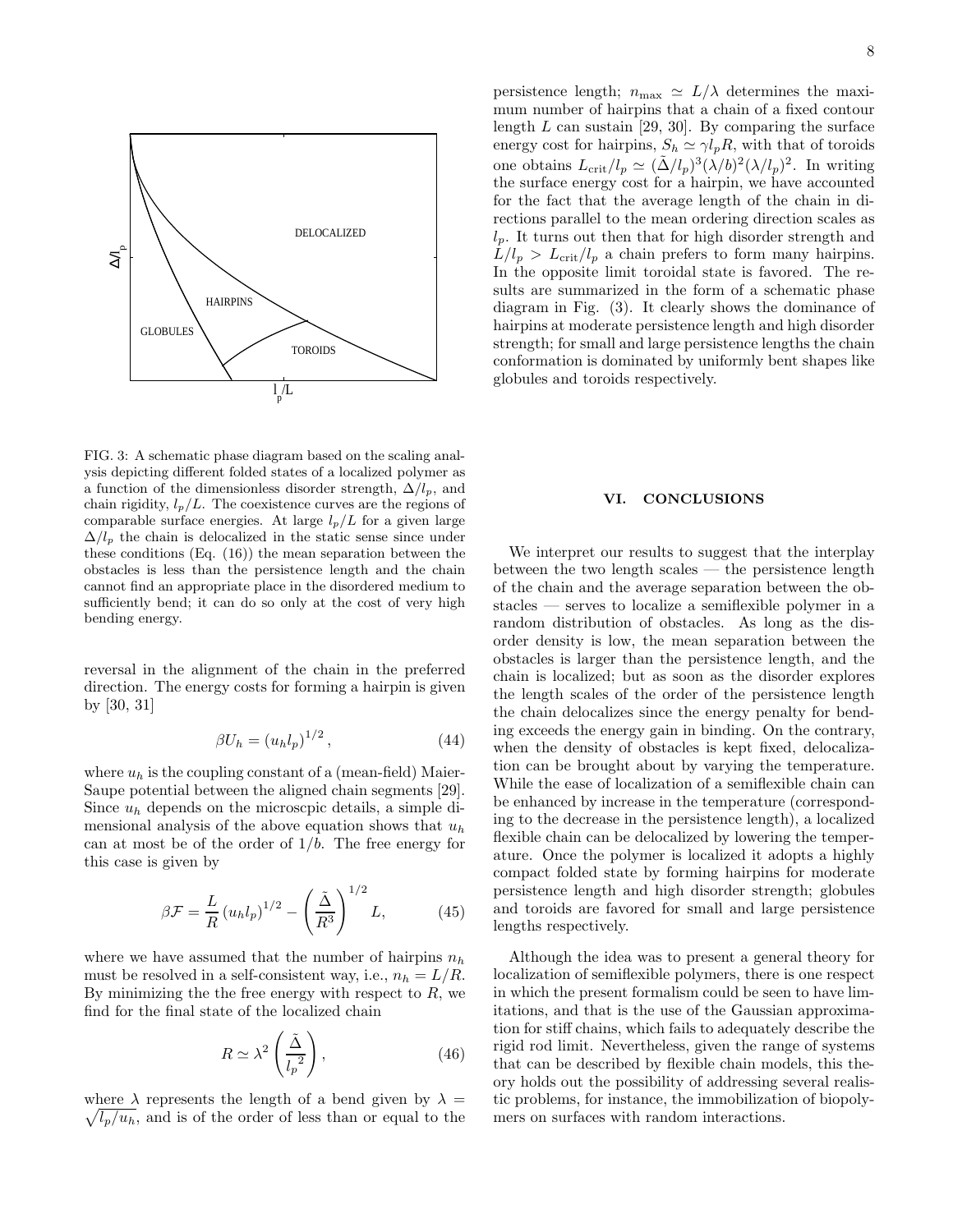# Acknowledgments

The authors acknowledge useful discussions with V. G. Rostiashvili. A. Dua would like to thank R. Adhikari and S. Sukumaran for a critical reading of the manuscript. T.A.V. thanks N. Sirkis for useful inspiration.

## APPENDIX A: ONE-STEP REPLICA SYMMETRY BREAKING

The definitions of some of the terms introduced in Eq. (36) is as follows:

$$
\lim_{n \to 0} \frac{1}{n} Tr \ln[H(q)] = \ln(\tilde{h}(q) - \langle h(q) \rangle) \n+ \frac{h(q, 0)}{\tilde{h}(q) - \langle h(q) \rangle} \n\int_0^1 \frac{du}{u^2} \ln \frac{\tilde{h}(q) - \langle h(q) \rangle - [h](q, u)}{\tilde{h}(q)},
$$
\n(A1)

$$
\tilde{g}(q) = \frac{1}{\tilde{h}(q) - \langle h(q) \rangle} \left[ 1 - \frac{h(q, 0)}{\tilde{h}(q) - \langle h(q) \rangle} - \int_0^1 \frac{1}{u^2} \frac{[h](q, u)}{\tilde{h}(q) - \langle h(q) \rangle - [h](q, u)} \right], \text{(A2)}
$$

$$
g(q, u) = -\frac{1}{\tilde{h}(q) - \langle h(q) \rangle} \left[ \frac{[h](q, u)}{u(\tilde{h}(q) - \langle h(q) \rangle - [h](q, u))} + \int_0^{\mu} \frac{d\nu}{\nu^2} \frac{[h](q, u)}{\tilde{h}(q) - \langle h(q) \rangle - [h](q, u)} + \frac{h(q, 0)}{\tilde{h}(q) - \langle h(q) \rangle} \right]
$$
\n(A3)

For the case of one step replica symmetry breaking the calculation is straightforward, and the explicit expressions for the above equations are given by

$$
\tilde{h}(q) - \langle h(q) \rangle = \epsilon q^4 + \eta q^2 + \mu + \sigma_d (1 - \delta_{q,0}), \quad \text{(A4)}
$$
\n
$$
\tilde{g}(q) = \delta_{q,0} \left[ \frac{1}{\mu} + \frac{\sigma_0}{\mu^2} - \left( 1 - \frac{1}{u_c} \right) \frac{\Sigma_1}{\mu(\mu + \Sigma_1)} \right] + \frac{(1 - \delta_{q,0})}{(\epsilon q^4 + \eta q^2 + \sigma_d)} \quad \text{(A5)}
$$

$$
g(q, u < u_c) = \delta_{q,0} \frac{\sigma_0}{\mu^2},
$$
  

$$
g(q, u > u_c) = \delta_{q,0} \left[ \frac{\Sigma_1}{u_c \mu(\mu + \Sigma_1)} + \frac{\sigma_0}{\mu^2} \right],
$$
 (A6)

with

$$
[h](q, u) = 0 ; \t u < u_c,
$$
  
= -\Sigma\_1 \delta\_{q,0} ; \t u > u\_c, (A7)

where  $\Sigma_1 = u_c(\sigma_1 - \sigma_0)$ . Having substituted the above equations into Eq. (36) followed by integrations with respect to the variables  $q$  and  $k$ , the expression for the free energy simplifies to

$$
\frac{\beta \langle \mathcal{F} \rangle}{L} = const + \frac{3(\mu - \sigma_d)g_0}{4} + \frac{3}{2g_0(\epsilon \sigma_d)^{1/2}} \n+ \frac{3}{2L} \left[ \ln \frac{\mu}{\sigma_d} - \frac{\mu}{\sigma_d} + \left( 1 - \frac{1}{u_c} \right) \times \left( \ln \frac{\mu + \Sigma_1}{\mu} - \frac{\Sigma_1}{\mu + \Sigma_1} \right) \right] \n- \frac{\Delta L}{2(2\pi)^{3/2}g_0^{3/2}} \left( \int_0^1 dx (g_1(x)^{-3/2} - g(u > u_c)^{-3/2}) - u_c(g(u < u_c)^{-3/2} - g(u > u_c)^{-3/2}) \right), \quad (A8)
$$

where  $g_0 = (\eta + 2\sigma_d^{1/2})$  $\int_{d}^{1/2} \epsilon^{1/2}$ )<sup>-1/2</sup> $\sigma_{d}$ <sup>-1/2</sup>; other terms introduced in the above expression have the following definitions:

$$
g(u > u_c) = 1 + \frac{2}{Lg_0} \left( \frac{1}{\mu + \Sigma_1} - \frac{1}{\sigma_d} \right),
$$
(A9)  

$$
g(u < u_c) = 1 + \frac{2}{Lg_0} \left( \frac{1}{\mu + \Sigma_1} - \frac{1}{\sigma_d} + \frac{\Sigma_1}{u_c\mu(\mu + \Sigma_1)} \right),
$$
(A10)  

$$
g_1(x) = 1 - \frac{1}{\alpha_+^{1/2} - \alpha_-^{1/2}} (\alpha_+^{1/2} e^{-\alpha_-^{1/2} \eta^{1/2} Lx/\epsilon^{1/2}} - \alpha_-^{1/2} e^{-\alpha_+^{1/2} \eta^{1/2} Lx/\epsilon^{1/2}}),
$$
(A11)

where  $\alpha_{\pm} = [1 \pm (1 - 4\epsilon \sigma_d/\eta^2)^{1/2}]/2$ . The free energy can be minimized with respect to  $\Sigma_1$  and  $u_c$ . In the limit of large L and  $\mu \to 0$ , the solution of the resulting equations yield

$$
\Sigma_1 = \tilde{\Delta}^{1/2} g_0^{-7/4}; \tag{A12}
$$

$$
u_c = 3g_0^{3/4} |\ln \mu| \tilde{\Delta}^{-1/2} L^{-1}, \tag{A13}
$$

where  $\tilde{\Delta} = 3\Delta |\ln \mu|/(2\pi)^{3/2}$ . The substitution of above equations into Eq. (36) implies the expression for the free energy to

$$
\frac{\beta \langle \mathcal{F} \rangle}{L} = \frac{3(\mu - \sigma_d)g_0}{4} + \frac{3}{2g_0 \epsilon^{1/2} \sigma_d^{1/2}} - \tilde{\Delta}^{1/2} g_0^{-3/4} \n+ \frac{\tilde{\Delta}g_0^{-3/2}L}{6|\ln \mu|} \int_0^1 dx (g_1(x)^{-3/2} - 1) \n+ \frac{\tilde{\Delta}g_0^{-5/2}}{2|\ln \mu|} (\tilde{\Delta}^{-1/2} g_0^{7/4} - \sigma_d^{-1}), \tag{A14}
$$

where only terms of  $O(1)$  with respect to expansion in  $1/L$  have been retained.